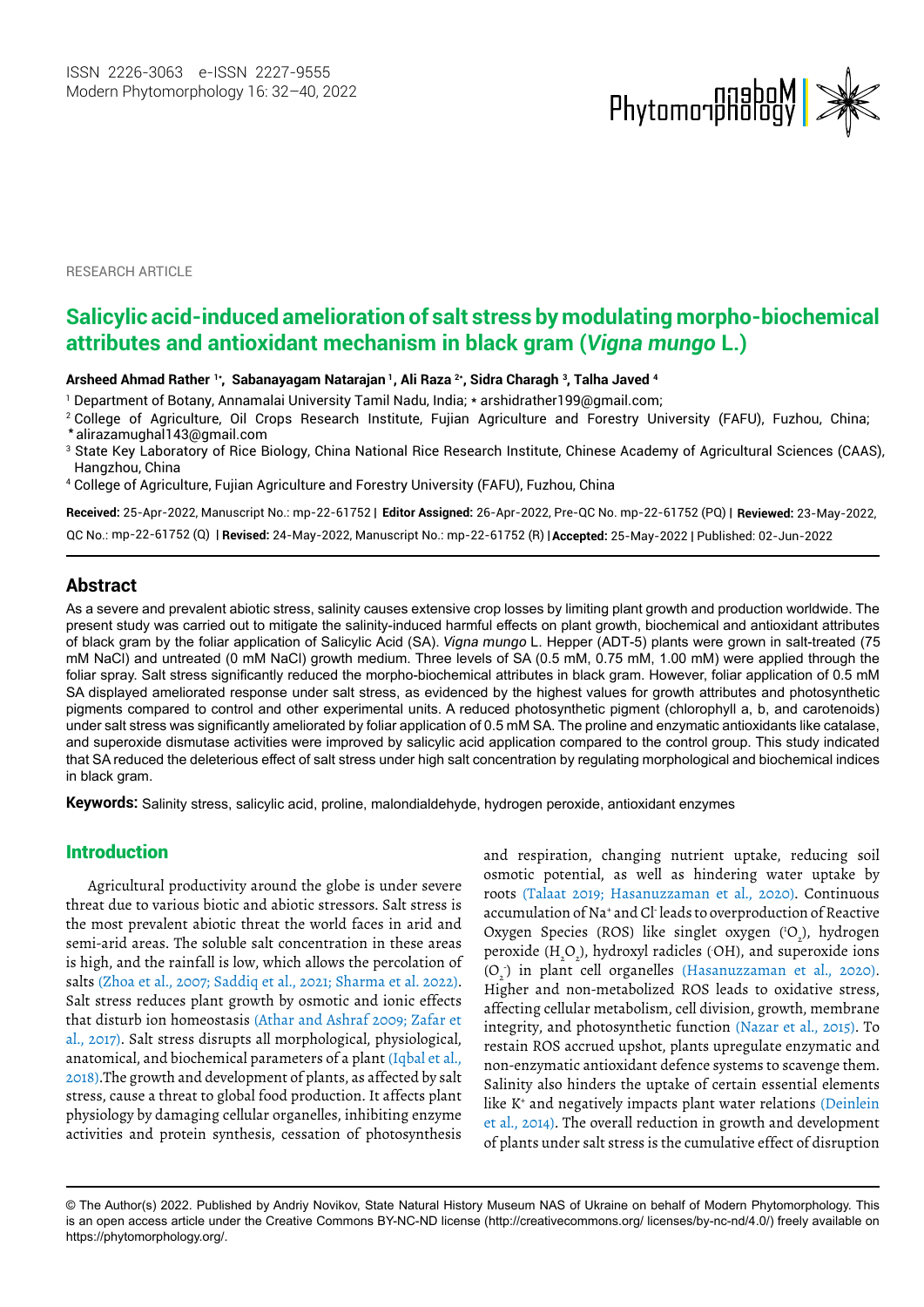in ion homeostasis, water balance, and disruption in photosynthetic capacity (Khan et al., 2012).

 Black gram [*Vigna mungo* (L.) Hepper] occupies an important place among the premier pulse crops in India. Black gram is an extensively grown grain legume and belongs to the Fabaceae family and got noticeable significance from the point of food and nutritional security in the world (Thakur et al., 2017). Black gram is a perfect combination of all nutrients, including 20% to 25% proteins, 40% to 47% starch, ash fats, carbohydrates, and essential vitamins (Manjri et al., 2018). India produces 1.45 million tons of black grams annually on about 3.25 million hectares of land (Arulbalachandran et al., 2010).

The approach and tactics to mitigate salt stress's adverse effects on plants have been an important in scientific research (Raza A. 2022). Improvement in stress tolerance in plants has significant implications for agriculture and horticulture (Rajeshwari and Bhuvaneshwari 2017). Plants growing in the saline environment have evolved diverse adaptive strategies to overcome salt stress at both cellular and whole plant levels. The osmotic stress is compensated by accumulating proline, amino acids, carbohydrates, and proteins (Ahmad et al., 2017). Several physiological and genetic manipulations have been in higher plants, which results in Na+ exclusion at root surface and decreases root to shoot translocation of Na+ (Schubert et al., 2009).

Phytohormones are essential regulators for the growth and development of plants (Sabagh et al., 2021). They play a vital role in regulating the response of plants to different biotic and abiotic stresses. Salicylic acid (SA., 2-hydroxy benzoic acid), a phenolic endogenous plant growth regulator, acts as a signaling molecule for modifying plant response by inducing the expression of genes that code defense-related compounds like jasmonic acid and proline (Wani et al., 2017; Shaukat et al. 2022). It acts as a bio stimulator that activates the biochemical pathways associated with salt tolerance mechanisms in plants (Fariduddin et al., 2018). Salicylic acid alters plant response to abiotic stressors by signaling cross-talk with other plant hormones (Iqbal et al., 2015). Salicylic acid plays a vital role in assimilating nutrients under stressful conditions (Khan et al., 2015).

Salicylic acid is the strong candidate among stress ameliorators and has been recognized as plant growth premotor. It plays a diverse role in plants, including stomatal closure, thermogenesis, flower induction, and abiotic stress resistance. Eraslan (2007) reported that foliar spray of SA enhances plant growth, photosynthetic pigment, and antioxidant activity of carrot root and shoot. Foliar spray of SA has also been reported to maintain K+ /Na+ ratio and boost photosynthetic activity and antioxidant system under stressful conditions (Hayat and Ali. 2010). Black gram is a very sensitive crop to high salt concentrations like many other legumes (Muas and HofSman, 1977). Several studies have shown that the application of SA improved plant salt tolerance by acting as chemical messengers in numerous metabolic processes such as mineral nutrition uptake, antioxidant activity, methylglyoxal detoxification, photosynthesis, respiration, cellular signaling, senescence, and overall cellular redox homeostasis (Bukhat et

al., 2020; Hoang et al., 2020; Kaya et al., 2020; Es-sbihi et al. 2021; Shamili et al., 2021).

There is also little information available in the literature on optimal concentrations of SA required for achieving maximal productivity on salt-affected soils. In this study, the effects of SA were examined on black gram under non-saline and saline conditions. The current experiment was designed to evaluate the varied SA concentrations as a foliar application on growth, biochemical and antioxidant profile in the leaves of black gram plants and the possibility to ameliorate salt stress.

The optimal levels of SA are species-or even cultivardependent. Furthermore, previous studies focus on the individual effects of SA improving crop plant tolerance, while their putative integrative effects have rarely been addressed. The study was conducted to find out the (1) impact of salt stress on several morpho-biochemical, and antioxidant activities of the subject plants. (2) To analyze the response of black gram genotype towards exogenously applied SA concentration with reference to these parameters under salt stress. The information obtained from this experiment will give a future direction for expanding this crop under saline soil. We hypothesized that the foliar-applied SA alone or in combination with salt stress might reduce the detrimental effect of salinity stress by modulating growth, biochemical parameters, and increasing antioxidant activity in the black gram plant.

# Materials and Methods

#### **Plant material and stress treatment**

The present study was carried out at the Department of Botany, Annamalai University, Annamalai Nagar (Lat 110 24'N and Long 790 44' East) with Black gram genotype variety ADT-5 under salt stress. Healthy seeds of black gram genotype variety ADT-5 were procured from Pulse Research Institute, Pudukottai Tamil Nadu, India. The surface sterilization was done by using Mercuric chloride (0.01%) followed by washing with double distilled water. The seeds were sown in pots containing a mixture of soil, sand, and manure in the ratio of 1:2:1. The pots were arranged in Completely Randomized Block Design (CBRD). Ten-day-old seedlings were subjected to 0 mM NaCl and 75 mM NaCl (to facilitate the seedling establishment stage) given in three successive doses on alternate days to avoid osmotic shock. Treatment was continued till the required concentration of salt was achieved. The experimental soil was sandy loam with 7.4 pH and EC values of 0.4 dSm<sup>-1</sup> and 8.3 dSm<sup>-1</sup> were achieved in soils, which were maintained throughout the experimental trials by monitoring at weekly intervals. After six days of emergence, thinning was done, and three plants were maintained per pot throughout the experiment.

### **Foliar application of salicylic acid**

Salicylic Acid (SA) was obtained from Himedia chemical laboratory Chennai (RM 1476-500G). The hormonal solution was prepared by dissolving it in 5 mL ethanol, and desired concentration was achieved by the addition of distilled water. After that, surfactant teepol (0.5%) was added with SA treatment solution. SA solution of different concentrations (0.5 mM, 0.75 mM, and 1.00 mM) were sprayed 20 days after sowing with the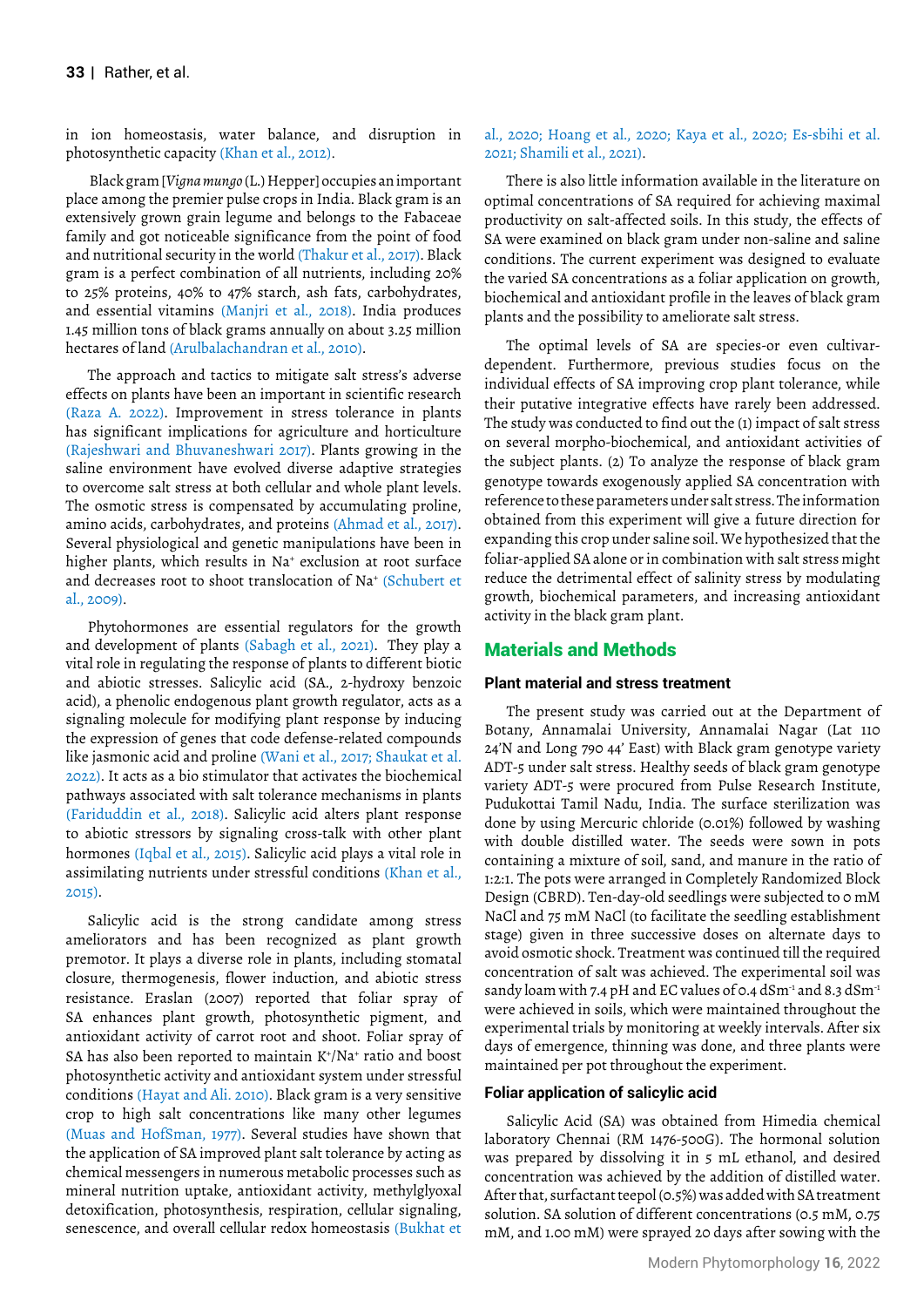help of a hand sprayer. One group of plants was sprayed with distilled water and treated as a control.

#### **Research design**

The experimental design consisted of one salt concentration of 75 mM NaCl combined with three SA concentrations of 0.5 mM, 0.75 mM, and 1.00 mM. One group of plants was treated as a control and was not subjected to salinity stress (T $_{\rm o}$ ) or SA spray. Other treatment groups consisted of 75 mM NaCl  $(T_1)$ , 0.5 mM SA (T<sub>2</sub>), 0.75 mM SA (T<sub>3</sub>), and 1.00 mM SA (T<sub>4</sub>), 75 mM NaCl plus 0.5 mM SA  $(T<sub>s</sub>)$ , 75 mM NaCl plus 0.75 mM SA  $(T<sub>s</sub>)$ , and 75 mM NaCl plus 1.00 mM SA (T<sub>7</sub>). The pots were arranged in Completely Randomized Block Design (CBRD). After 35 days, plant morphology, biochemical and antioxidant assays were carried out.

### **Analysis of growth and biomass**

After completion of the experiment (35 days), five plants were randomly selected from each treatment. The root length and shoot length were measured by using a meter scale and were expressed as (cm plant<sup>-1</sup>). After careful washing and drying, the plant parts were separated and oven-dried at 80°C. Dry weight was measured to determine the accumulation and allocation of biomass and was expressed in (grams).

### **Biochemical analysis**

**Photosynthetic pigment:** To extract the photosynthetic pigment, 0.5 g of fresh leaves were grounded in a porcelain mortar with 15 ml of acetone 80% and then centrifuged for 10 minutes at 4000 rpm. Absorption of the extract was read by UV/Vis spectrophotometer at 645 mm, 663 mm, and 480 nm wavelengths for chlorophyll a, b, and carotenoid. For device adjustment, acetone 80% was used. Chlorophylls contents per gram of fresh weight were calculated (Arnon's method, 1949).

**Proline assay:** Proline accumulation level in the leaf samples was determined based on proline's reaction with ninhydrin following the method of Bates et al. (1973). Briefly, 0.5 g of leaf sample from each treatment was macerated with 10 mL of 3% sulphosalicylic acid, and the homogenate was filtered through filter paper. The mixture was heated at 100°C for 1 hr. in a water bath after the addition of 2 mL of 1% ninhydrin, and 2 ml of 75% glacial acetic acid. The reaction was arrested in an ice bath, and the chromophore was extracted with 4 ml toluene, and its absorbance at 520 nm was determined through spectrophotometer.

**Total Protein Content:** Total protein content was estimated using the Lowry et al., (1951) method. Fresh tissue weighing 0.5 g was macerated in 20 percent Trichloroacetic acid using mortar and pestle. The homogenate was centrifuged at 600 rpm for 30 minutes, and the supernatant was discarded. Five ml of 0.1 N NaOH was added to the pellet, and it was centrifuged for 30 minutes. To 0.5 ml of the extract, 5 ml of copper reagent 'C' was added (Reagent C: Mixture of reagents 'A' and 'B' in the ratio 50:1 ratio. Reagent A: 2 percent Na<sub>2</sub>CO<sub>3</sub> in 0.1 N NaOH; Reagent B: equal volume of 1 percent CuSO<sub>4</sub> and two percent sodium potassium tartrate). The absorbance was read at 550 nm in a spectrophotometer against an appropriate blank, Bovine Serum Albumin (BSA) was used as the standard.

**Malondialdehyde (MDA) assay:** Peroxidation of membrane lipids was measured based on the formation of malondialdehyde complex with Thiobarbituric acid, using Heath and Packer (1968). Take 200 mg leaf segment was homogenized in 3 ml of 50 mM phosphate buffer (pH 7.0) and then centrifuged at 8000 g in a Remi centrifuge (R-8C) for 20 minutes. Then, 2 mL of 0.5 percent TBA in 20 percent TCA solution was added to the 0.5 ml of remaining supernatant. The mixture was warmed in the water bath at 90°C for 30 minutes, followed by rapid cooling. Then the mixture was read spectrophotometrically at 532 nm and 600 nm wavelength using spectrophotometry.

**Superoxide Dismutase (SOD) activity:** The SOD activity was determined using Beauchamp and Fridovich's (1971) method. The SOD activity was determined by the ability of this enzyme to retard the reduction of Nitro Blue Tetrazolium (NBT) by superoxide free radicals, which were generated in the reaction medium through photoreduction of riboflavin. The reaction mixture consists of 1 mL of buffer, I M sodium bicarbonate, 300 mM EDTA, 200 mM methionine, 100 µL of enzyme extract and 600 µM of riboflavin in test tube. The test tube was shaken and was placed 30 cm from light back consisting of six 15 W fluorescent lamps. The reaction was run for 10 min and was stopped by switching off the light. The optical density was determined at 560 nm, and the SOD activity results were calculated as µmol/mg Prot./min.

**Catalase (CAT) activity:** The CAT activity was determined based on the rate of  $\mathtt{H}_{\mathtt{2}}\mathtt{O}_{\mathtt{2}}$  disappearance as measured by the decrease in absorbance at 240 nm, based on the method of Aebi (1974). The reaction mixture included phosphate buffer (50 mM, pH 7.0),  $\text{H}_{\text{2}}\text{O}_{\text{2}}$  (3%), and 10  $\mu$ L enzyme extract. The results were calculated as µmol/mg Prot./min.

**Statistical analysis:** The results presented are the means  $\pm$  standard error of five replicates (n=5). The results were statistically confirmed by Analysis Of Variance (ANOVA). Tukey's HSD test was applied to find means significantly different from each other at  $p \le 0.05$  level. The means that are not sharing a letter is significantly different at  $P \le 0.05$ significance level.

# Results and Discussion

# **Plant growth attributes**

The results presented in Tab. 1 indicate that all the growth parameters of the selected plant were significantly (p<0.005) affected by NaCl treatment. However, SA application increased the growth characteristics compared to the control group. All the concentrations of SA increased the growth characteristics compared to  $\texttt{T}_{\textup{0}}$  under non-saline conditions. However, among the various concentrations 0.5 mM concentration of SA was most effective in alleviating the harmful effects of salt stress. The combination of salt stress with SA treatment led to a significant (p<0.05) growth improvement compared to the salinity treatment alone. This increase remained important for the plants treated with 0.5 mM SA, which demonstrated increases of approximately 26.57%, 14.58%, 49.85%, 28.27%, 50.00%, 23.62% for the Root Length (RL), Shoot Length (SL), Fresh Weight Root (FWR), Fresh Weight Shoot (FWS), Dry Weight Root (DWR), and Dry Weight Shoot (DWS) compared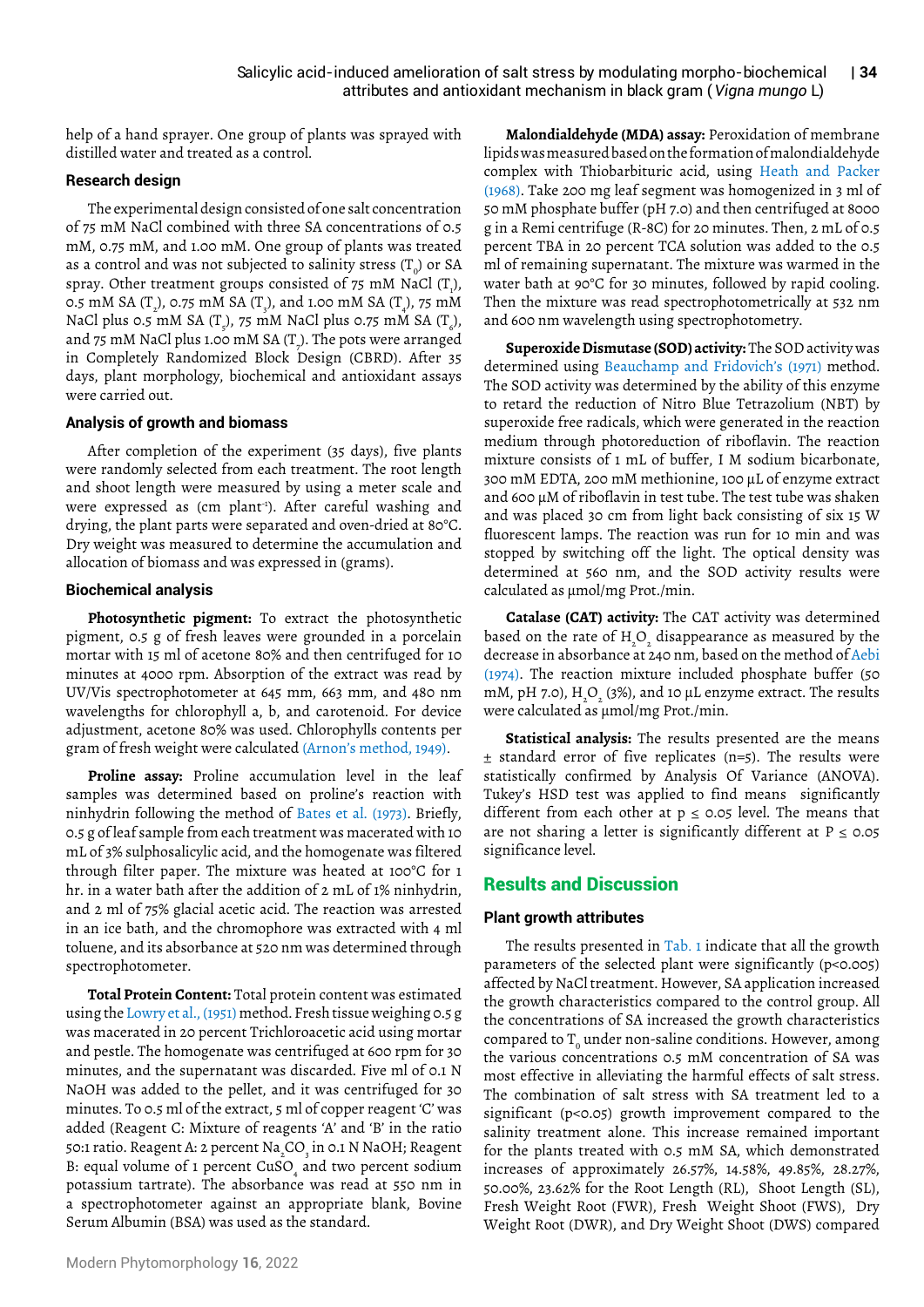to  $T_{1}$ , respectively. Under saline conditions, by increasing concentration beyond 0.5 mM, the enhancement was not profound when compared to the  $\mathrm{T_{_{S}}}$  group.

#### **Photosynthetic pigments**

Salinity stress shows reciprocal relationship with photosynthetic pigments. Chlorophyll (a, b, total) and carotenoid contents were decreased by 63.44%, 17.07%, 87.67%, and 24.12% at 75 mM NaCl concentration over control group (Fig. 1). Under unstressed conditions salicylic acid significantly enhanced chlorophyll contents compared to water-sprayed plants. The highest significant value was obtained with SA at 0.5 mM under non-saline control conditions. There was no positive response by increasing the concentration of SA beyond 0.5 mM. The combination of salt stress with SA treatment at 0.5 mM was effective in mitigating the negative effects of salt stress led to a significant (p<0.05) improvement in photosynthetic parameters compared to the salinity treatment alone.

#### **Total soluble protein content**

As presented in Fig 2A, the comparison of means indicated that all treatments were significantly different. The results demonstrated that salt stress significantly decreased the protein content compared to the conditions without salinity. This protein content was reduced by 11.54% at  $T_{1}$  (75 mM NaCl) when compared with  $T_0$ , respectively. However, SA application ameliorates the harmful impacts of salt treatment. The combination of salt stress and SA treatment (0.5 mM) was found to be effective in alleviating the harmful effects of salt stress and led to an increase of 10.87% compared to the T treatment group.

Table 1. Effect of varying concentration of SA treatment and salt stress on the growth parameters of 567 black gram genotype. Values are means ± SE (n=5). Different letters indicate a significant difference at p<0.05..

| <b>Treatment</b>           | Root length<br>(cm/plant) | <b>Shoot length</b><br>(cm/plant) | Fresh weight root<br>(g/plant) | Fresh weight<br>shoot (g/plant) | Dry weight root<br>(g/plant) | Dry weight shoot<br>(g/plant) |
|----------------------------|---------------------------|-----------------------------------|--------------------------------|---------------------------------|------------------------------|-------------------------------|
| Control                    | $12.05 \pm 0.00c$         | $24.12 \pm 0.014c$                | $5.24 \pm 0.014d$              | $8.15 \pm 0.007$ d              | $2.91 \pm 0.028$ d           | $3.95 \pm 0.028$ d            |
| T1 (75 mM NaCl)            | $9.22 \pm 0.035$ f        | $20.85 \pm 0.007q$                | $3.41 \pm 0.035h$              | $6.26 \pm 0.035q$               | $1.86 \pm 0.014f$            | $3.09 \pm 0.014f$             |
| T <sub>2</sub> (0.5 mM SA) | $15.32 \pm 0.021a$        | $28.18 \pm 0.015a$                | $7.83 \pm 0.021a$              | $11.49 \pm 0.021a$              | $4.44 \pm 0.035a$            | $5.65 \pm 0.035a$             |
| T3 (0.75 mM SA)            | $13.41 \pm 0.028$ b       | $26.04 \pm 0.022$ b               | $6.43 \pm 0.007$ b             | $10.67 \pm 0.028$ b             | $3.87 \pm 0.042$             | $4.89 \pm 0.014$              |
| T4 (1.00 mM SA)            | $12.11 \pm 0.014c$        | $23.32 \pm 0.035e$                | $5.93 \pm 0.042c$              | $9.74 \pm 0.014c$               | $3.87 + 0.042h$              | $412 + 0028c$                 |
| T5 (75+0.5 mM SA)          | $11.67 \pm 0.042$ d       | $23.89 \pm 0.028d$                | $5.11 \pm 0.014e$              | $8.03 \pm 0.042$ d              | $2.79 \pm 0.021d$            | $3.82 \pm 0.042$ d            |
| T6 (75+0.75 mM SA)         | $11.21 \pm 0.05e$         | $22.43 \pm 0.043e$                | $4.28 + 0.014f$                | $7.53 \pm 0.049e$               | $2.14 \pm 0.007e$            | $3.51 \pm 0.05e$              |
| T7 (75+1.00 mM SA)         | $9.32 \pm 0.014$ f        | $21.16 \pm 0.021$ f               | $3.96 \pm 0.049q$              | $6.87 \pm 0.014f$               | $1.97 \pm 0.014f$            | $3.21 \pm 0.014f$             |
|                            |                           |                                   |                                |                                 |                              |                               |



**FIigure 1.** A): Stress-induced ethylene production by soybean plants without seed bacterization; B): inoculation with rhizobia of strain 604k; C) Tn5 mutant B1-20 in the stages of cotyledons (I), primordial leaves (II) and the first true leaf (III) ); (x ± SD, n=10).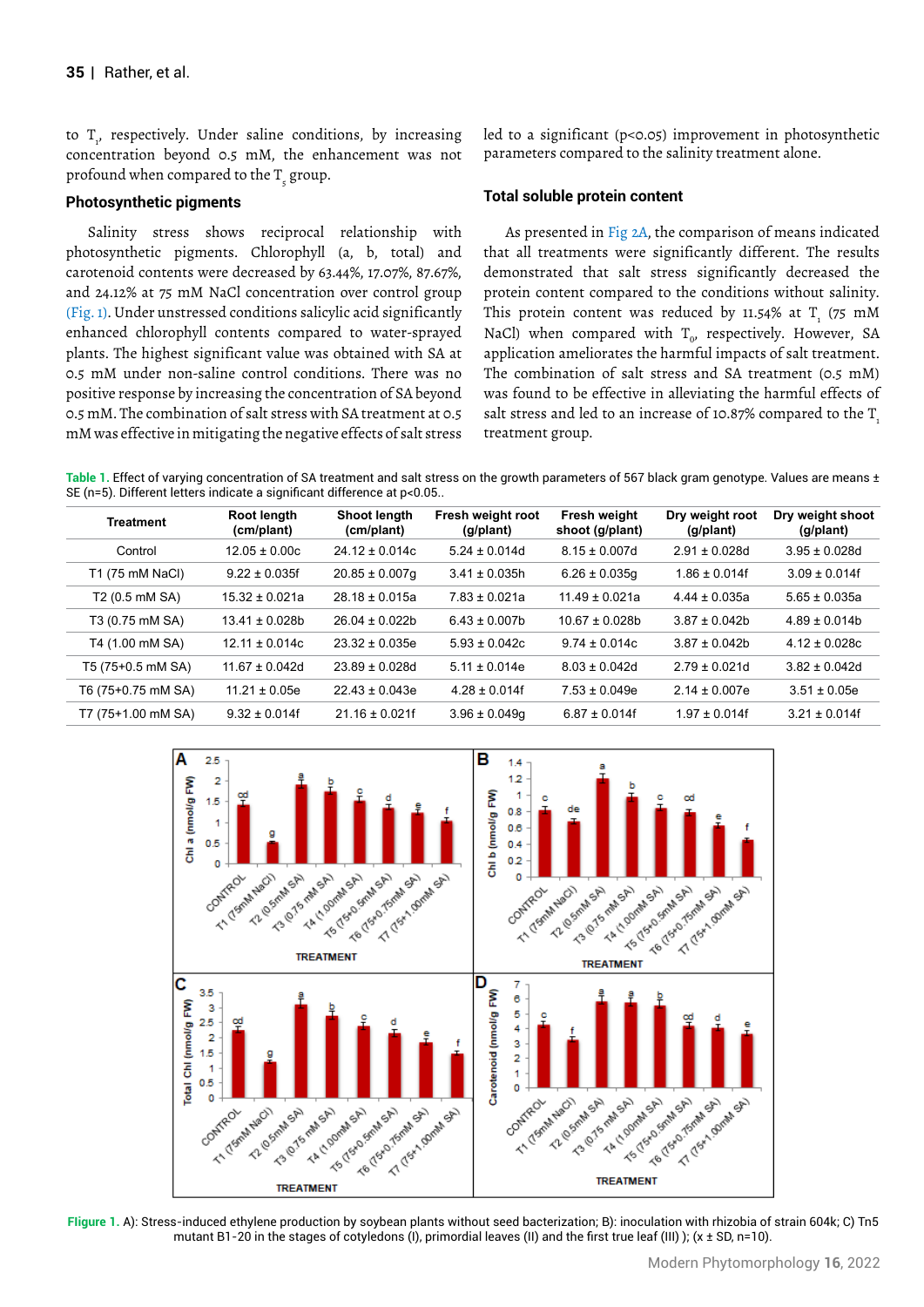#### **Lipid peroxidation**

Plants subjected to salt stress showed an increased content of MDA in black gram leaves Fig. 2B Damage to cell membranes was studied by estimating the MDA content in leaves. The current results presented a significant increase of MDA content in the stressed plants compared to the unstressed plants. However foliar application of SA reduced the MDA content in the study plant over the control group. MDA accumulation was reduced by SA treatment in unstressed plants. However, 0.5 mM SA application was found to be most effective in  $\mathrm{T}_{_{\mathrm{S}}}$ , which reduced the MDA content by 65.61% compared to  $\mathrm{T_{_1}.}$ 

### **Proline content**

The present results showed that salt stress treatment caused

significant leaf proline accumulation in the leaves of stressed plants over non-saline control during plant growth. Exogenous application of SA caused maximum accumulation of proline in salt-stressed plants (Fig. 2C). However, with the increase in the concentration of SA, proline content also increased, and a 28.86% maximum increase was observed in plants treated with 1.00 mM SA under salt stress compared to  $\mathrm{T_i}$  treatment groups.

### **Catalase activity**

CAT activity was significantly (p<0.005) affected by NaCl application (Fig. 3A). At 75 mM NaCl 16.60% increase in CAT activity was observed in the  $T<sub>1</sub>$  treatment over the control group. However, the exogenous application of various SA concentrations enhanced the CAT activity in the study plant



**FIigure 2.** Effects of SA and salt stress on (A) total protein contents, (B) MDA contents, and (C) proline contents in black gram leaves. The obtained values were analyzed by using one-way analysis of variance (ANOVA)-using SPSS 16.0 software. Different letters indicate a significant difference between the mean (±SE) of treatments (n=5) at P<0.05 significant level.



**FIigure 3.** Effects of SA and salt stress on (A) CAT and (B) POD activities in black gram leaves. The obtained values were analyzed by using one-way Analysis of Variance (ANOVA)-using SPSS 16.0 software. Different letters indicate a significant difference between the mean (± SE) of treatments (n=5) at P<0.05 significant level.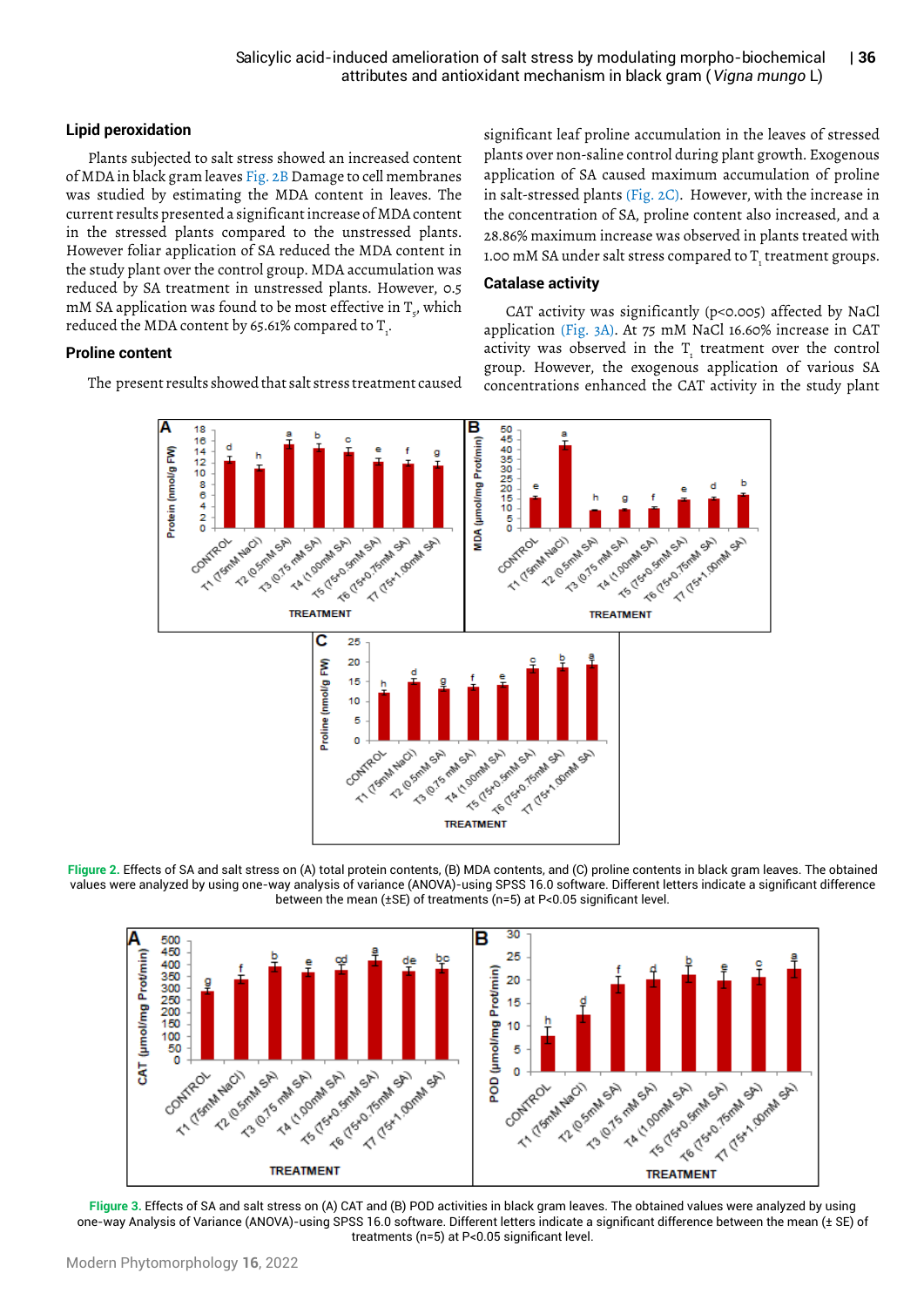under non-saline conditions. Among various concentrations of SA, 0.5 mM was found to be the most effective and to 24.03% high CAT activity compared to the T1 treatment group.

#### **Peroxidase activity**

POD activity was significantly affected by NaCl application. The data presented in (Fig. 3b) indicate that the POD activity was increased by 56.66% at 75 mM NaCl significantly ( $p$ <0.05) as compared to the control group. Under various SA treatments for the unstressed plants (approximately 138.24%, 151.30%, and 165.62% for the  $\text{T}_{_{2}\text{,}}\text{T}_{_{3}\text{,}}$  and  $\text{T}_{_{4}}$  treatments, respectively) compared to the control group. Furthermore, in response to the salt stress, the POD activity significantly increased compared to conditions without stress. However, the application of SA, i.e. 1.00 mM, was found to be most under salt stress and enhanced the POD activity by 77.90% for  $\mathrm{T}_{_{7}}$ , compared to  $\mathrm{T}_{_{1}}$ .

### **Discussion**

Salinity is one of the challenging environmental factor affecting plant growth and development aspects. Excessive uptake and accumulation of ions, particularly sodium (Na+ ) and chloride (Cl- ), causes osmotic stress and cytotoxicity, restricting plant growth and productivity. Several Physiological and molecular processes govern osmotic and ionic stress tolerance by enhancing antioxidant activity, osmolyte buildup, and ion equilibrium (Roussos et al., 2013; Isayenkov and Maathuis 2019; Saddiq et al., 2021). Our present study shows that salt stress retards the plant growth in terms of root length, shoot length, fresh weight, dry weight, and biomass exclusively by excessive uptake of Na<sup>+</sup> and Cl ions and antioxidant activity of *Vigna mungo* L. plants under salt stress. The results indicate that the exposure of black gram plants to salt stress negatively affected their growth. The plants, under saline water irrigation (75 mM NaCl), demonstrated a decrease in all studied growth parameters. These results are similar to those documented in several plant species, such as wheat (Abdel-Lattif et al., 2019), soybeans (Ghassemi-Golezani et al., 2018), and mung beans (Salingpa et al. 2018). According to Acosta-Motas et al., (2017), decline in growth is a key aspect for depicting the extent of salt stress-led devastation independent of type of species. Ahmad et al. (2016) suggested that salt stress-induced suppression of cell division and cell elongation is the key cause of reduced growth and biomass and our results also showed higher sensitivity of *Vigna mungo* to salinity. SA-induced advantageous effect on growth characteristics could be endorsed to reduced Na+ and Cl– uptake, ethylene synthesis inhibition, or increased uptake of essential nutrients, such as  $K^+$ , Ca<sup>2+</sup>, Mg<sup>2+</sup>, Fe, Mn, N, and Cu2+ (Ghassemi-Golezani et al., 2018). These measures can help plants thrive well by reducing ionic and osmotic stress. Exogenous application of SA can modulate stomatal opening, promote CO<sup>2</sup> assimilation, and reduce transpirational water loss under saline circumstances (Ribeiro et al., 2020). As a result, the plants could maintain their turgor, boost their photosynthetic capacity and increase their yield (Fghire et al., 2015; Ribeiro et al. 2020).

Photosynthesis, the prime photosynthetic machinery, gets easily targeted by salt stress. Chlorophyll (a, b, total) and carotenoid contents decreased with increasing NaCl concentration (Fig. 1). Under unstressed conditions, salicylic

acid significantly enhanced chlorophyll contents compared to water-sprayed plants. The highest significant values were obtained with salicylic acid at 0.5 mM under non-saline conditions. The combination of salt stress with SA treatment led to a significant (p<0.05) improvement in photosynthetic parameters compared to the salinity treatment alone. The present study results agree with the findings of earlier researchers where salt-induced reduction in the chlorophyll contents is alleviated by the foliar application of salicylic acid in crops such as tomatoes (Shahba et al., 2010). Exogenous SA application protects chlorophyll from degradation by regulating antioxidant molecules synthesis, suppressing genes involved in the senescence process, up-regulating chlorophyll biosynthesis genes, and down-regulating chlorophyll degradation genes (Altaf et al., 2021). SA plays a pivotal role in chloroplast biosynthesis, maintaining chlorophyll stability, regulates photosynthesis by guarding this vital organelle against toxic effects of ROS to survive under salt stress. The oxidation of chlorophyll and other chloroplast pigments, as well as the instability of the pigment-protein complex under salt stress, could explain the decrease in chlorophyll concentration in saltaffected black gram genotypes Stępień and Kłbus (2006).

Surprisingly, foliar applications of SA significantly neutralized the salt injuries and maintained a high concentration of carotenoids in salt-stressed plants (Fig. 4). The decomposition of beta carotene and the zeaxanthin production in the xanthophyll cycle results decrease in carotenoid content under stress conditions (Sultana et al., 1999). A similar observation was also reported by Arnao and Hernandez-Ruiz (2019); Bukhat et al., (2020); Faraz et al., (2020) that SA could regulate steps in carotenoid biosynthesis and influence cellular signaling, and trigger redox-sensitive regulatory pathways. Salinity stress increases the concentrations of growth regulators such as abscisic acid and ethylene that activate Chlorophylase, causing break down of chlorophyll.

The stressed plants showed decreased protein content compared to the control group. However, there was an increase in the protein content in SA-treated plants under saline conditions. Similar results have been found with wheat (Alsahli et al., 2019), tomatoes (Arbaoui and Belkhodja, 2018), and faba beans (Anaya et al., 2017). Salt stress negatively affects protein biosynthesis by assisting protein degradation. A decrease in soluble protein level of salt-treated *Vigna mungo* may be possibly due to catabolism of proteins under salt stress. The salt stress condition could affect different stages of nitrogen metabolism, such as absorption, ionic reduction, and protein synthesis. Under stress conditions, plant produce several proteins that can regulate intracellular signaling and gene expression related to critical metabolic processes (Alsahli et al., 2019). Arbaoui and Belkhodja (2018) and Rajeshwari and Bhuvaneshwari (2017) have explained that the application of SA under abiotic and biotic stresses can improve plant tolerance by protecting proteins ultrastructure and increasing metabolic enzyme activity.

The oxidative reactions induce a sequence of reactions that lead to membrane peroxidation. In this work, the salt stress resulted in a significant increase in MDA content in black gram leaves due to oxidative stress (Tab. 1). This is supported by a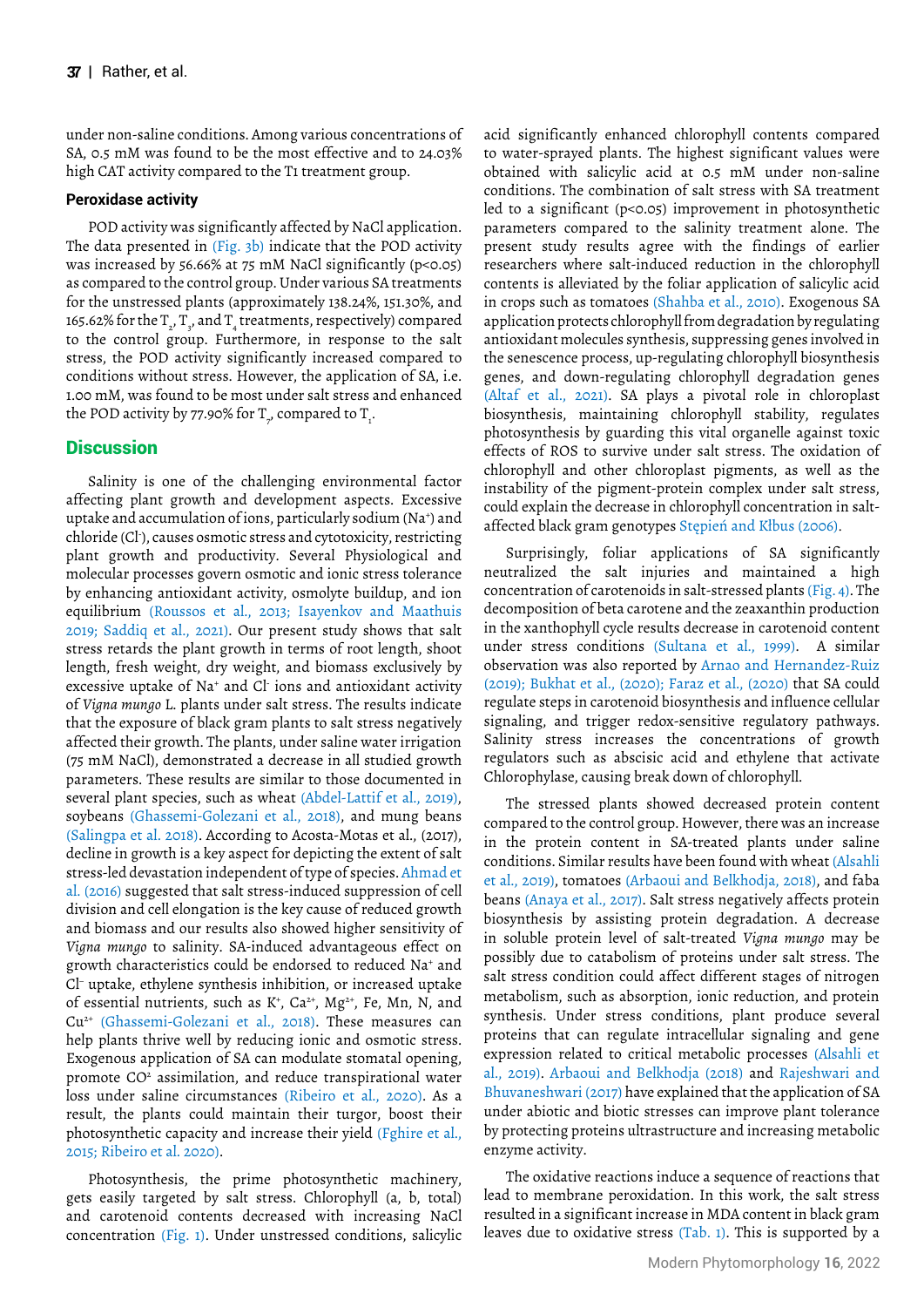positive correlation between  $\mathtt{H}_\mathtt{2}\mathtt{O}_\mathtt{2}$  and MDA (Moustafa-Farag et al., 2017). Similar reports have been provided for *Arabidopsis thaliana* L. by Yu et al., (2020). However, under saline stress conditions, the treatment with SA remarkably reduced the MDA accumulation in the treated plants compared to those under salinity treatment alone. Similar results have been found by Torun (2019) in barley plants and Wang et al., (2018) in wheat plants; those studies indicated that exogenous SA treatment could reduce the higher MDA levels caused by salt and cold stress, respectively. The findings suggest that SA effectively limits cell membrane damage through the antioxidant defence system. Indeed, SA application ameliorated the plants' stress tolerance by reducing membrane oxidation (Wang et al., 2018), protecting cellular components, and strengthening cell walls (Ahanger et al., 2020).

SA treatment and salt stress in  $T_{\rm s}$  increased proline accumulation by 17.69% compared to  $T_i$ . A similar increase in proline by SA treatment has earlier been observed in Panax (Ali et al., 2007), Tomato (Mimouni et al., 2016), and Cucumber (Youssef et al., 2018). To protect thylakoidal protein complexes, salt stress stimulates the production of reactive oxygen species in the chloroplast as well as the accumulation of several osmoprotectants and antioxidants. Proline is one of the potential osmoprotectant with roles in osmotic regulation, protection of PSII activity, antioxidant activity, and cell membrane stabilization (Szabados and Savouré, 2010).

In the present study, salt stress enhances the antioxidant activity in the studied plant. The increase in antioxidant enzyme activity was highly significant in SA-treated plants under saline conditions. The foliar spray with SA significantly increased POD and CAT activity which is inversely related to MDA and  $\mathrm{H}_{_{2}\mathrm{O}_{_{2^{\prime}}}$  respectively. SA foliar spray ameliorated the salt-induced oxidative damage to PSII by modulating the activities of antioxidant enzymes. These findings are explained by Bose et al. (2017), who claim that SA triggers numerous pathways in the chloroplast to scavenge ROS and protect the photosynthetic apparatus, including a battery of antioxidant enzymes. The enhancement of salt tolerance against oxidative stress is usually related to the improving antioxidant enzyme activities in plants (Torun 2019). This increase in antioxidant enzyme activity was highly significant in SA-treated plants under saline conditions. Several recent studies have proven SA's significance in activating antioxidant enzymes under various stress conditions both directly and indirectly. Cai et al. (2015) investigated the effects of SA treatment on the antioxidative system. They found that the jasmine plant shows greater resistance to cold stress, which was likely linked to higher antioxidant enzyme activity, which resulted in decreased ROS generation, and altered gene expression. Other similar studies have found that SA improved antioxidant enzyme activity such as POD and SOD, when applied exogenously in black gram (Solanki Mital et al. 2018). According to Faried et al. (2017), SA ability to bind with antioxidant enzymes (POD and CAT) involved in ROS metabolism and redox homeostasis explains its beneficial effect on the antioxidant system of salt-stressed potato plants.

# **Conclusions**

To summarize, our results clearly show that saline circumstances have a detrimental effect on the morphological, biochemical, and antioxidant characteristics of black gram by retarding growth, disrupting photosynthetic machinery, accumulating ROS, and modifying nutrient absorption and translocation. On the other hand, SA application alleviates the above-mentioned detrimental effects of salt stress by increasing osmolyte buildup, antioxidant machinery, and its effect on Na+ and K+ uptake, which is a prerequisite for metabolic processes. SA application not only nullified the impacts of salt stress but also enhanced the photosynthetic function and growth. However, the mode of action of SA in remedying the harmful impacts depends on the effective concentration. Notably, 0.5 mM SA was found to be most effective in mitigating the harmful impacts of stress, as higher concentrations were inhibitory in most cases. As a result, it is fair to conclude that foliar SA exerted stimulatory effects on the black gram genotype when exposed to salt. Our study opens a new research window that might bring revolution in the global agriculture sector and provide new insights into the application of salicylic acid to enhance tolerance to salt stress and minimize crop production yield losses under field environments.

# Declaration of Competing Interest

The authors declare that they have competing interests. References

**Abdel-Lattif H.M., Abbas M. S., Taha M.H. (2019).** [Effect of salicylic](https://www.researchgate.net/profile/Hm-Abdel-Lattif/publication/336590885_EFFECT_OF_SALICYLIC_ACID_ON_PRODUCTIVITY_AND_CHEMICAL_CONSTITUENTS_OF_SOME_WHEAT_Triticum_aestivum_L_VARIETIES_GROWN_UNDER_SALINE_CONDITIONS/links/5da74f754585159bc3d43599/EFFECT-OF-SALICYLIC-ACID-ON-PRODUCTIVITY-AND-CHEMICAL-CONSTITUENTS-OF-SOME-WHEAT-Triticum-aestivum-L-VARIETIES-GROWN-UNDER-SALINE-CONDITIONS.pdf)  [acid on productivity and chemical constituents of some wheat \(](https://www.researchgate.net/profile/Hm-Abdel-Lattif/publication/336590885_EFFECT_OF_SALICYLIC_ACID_ON_PRODUCTIVITY_AND_CHEMICAL_CONSTITUENTS_OF_SOME_WHEAT_Triticum_aestivum_L_VARIETIES_GROWN_UNDER_SALINE_CONDITIONS/links/5da74f754585159bc3d43599/EFFECT-OF-SALICYLIC-ACID-ON-PRODUCTIVITY-AND-CHEMICAL-CONSTITUENTS-OF-SOME-WHEAT-Triticum-aestivum-L-VARIETIES-GROWN-UNDER-SALINE-CONDITIONS.pdf)*Triticum aestivum* [L.\) varieties grown under saline conditions.](https://www.researchgate.net/profile/Hm-Abdel-Lattif/publication/336590885_EFFECT_OF_SALICYLIC_ACID_ON_PRODUCTIVITY_AND_CHEMICAL_CONSTITUENTS_OF_SOME_WHEAT_Triticum_aestivum_L_VARIETIES_GROWN_UNDER_SALINE_CONDITIONS/links/5da74f754585159bc3d43599/EFFECT-OF-SALICYLIC-ACID-ON-PRODUCTIVITY-AND-CHEMICAL-CONSTITUENTS-OF-SOME-WHEAT-Triticum-aestivum-L-VARIETIES-GROWN-UNDER-SALINE-CONDITIONS.pdf) *JAPS* **29:** 1054- 1064.

**Aebi H. (1984).** [Catalase in vitro.](https://doi.org/10.1016/S0076-6879(84)05016-3) *Methods in Enzymology* **105:** 121- 126.

**Ahanger M.A., Aziz U., Alsahli A.A., Alyemeni M.N., Ahmad P. (2019).** [Influence of exogenous salicylic acid and nitric oxide on growth,](https://www.mdpi.com/2218-273X/10/1/42) [photosynthesis, and ascorbate-glutathione cycle in salt stressed Vigna](https://www.mdpi.com/2218-273X/10/1/42) [angularis](https://www.mdpi.com/2218-273X/10/1/42). *Biomolecules* **10:** 42.

**Ahmad P., Ahanger M.A., Alyemeni M.N., Wijaya L., Egamberdieva D., Bhardwaj R., Ashraf M. (2017).** [Zinc application mitigates the adverse](https://www.tandfonline.com/doi/full/10.1080/17429145.2017.1385867) [effects of NaCl stress on mustard \[Brassica juncea \(L.\) Czern & Coss\]](https://www.tandfonline.com/doi/full/10.1080/17429145.2017.1385867) [through modulating compatible organic solutes, antioxidant enzymes,](https://www.tandfonline.com/doi/full/10.1080/17429145.2017.1385867) [and flavonoid content.](https://www.tandfonline.com/doi/full/10.1080/17429145.2017.1385867) *J Plant Interactions* **12:** 429-437.

**Ali M.B., Hahn E.J., Paek K.Y. (2007).** [Methyl jasmonate and salicylic](https://www.mdpi.com/1420-3049/12/3/607) [acid induced oxidative stress and accumulation of phenolics in Panax](https://www.mdpi.com/1420-3049/12/3/607) [ginseng bioreactor root suspension cultures](https://www.mdpi.com/1420-3049/12/3/607). *Molecules* **12:** 607-621.

**Alsahli A., Mohamed A.K., Alaraidh I., Al-Ghamdi A., Al-Watban A., El-Zaidy M., Alzahrani S.M. (2019).** [Salicylic acid alleviates salinity](https://pakbs.org/pjbot/papers/1560037167.pdf) [stress through the modulation of biochemical attributes and some key](https://pakbs.org/pjbot/papers/1560037167.pdf) [antioxidants in wheat seedlings](https://pakbs.org/pjbot/papers/1560037167.pdf). *Pak J Bot* **51:** 1551-1559.

**Altaf M.A., Shahid R., Ren M.X., Altaf M.M., Khan L.U., Shahid S., Jahan M.S. (2021).** [Melatonin alleviates salt damage in tomato seedling:](https://www.sciencedirect.com/science/article/abs/pii/S0304423821002521) [A root architecture system, photosynthetic capacity, ion homeostasis,](https://www.sciencedirect.com/science/article/abs/pii/S0304423821002521) [and antioxidant enzymes analysis](https://www.sciencedirect.com/science/article/abs/pii/S0304423821002521). *Scientia Horticulturae* **285:** 110145.

**Anaya F., Fghire R., Wahbi S., Loutfi K. (2017).** [Antioxidant enzymes](https://www.researchgate.net/profile/Rachid_Fghire/publication/318262330_Antioxidant_enzymes_and_physiological_traits_of_Vicia_faba_L_as_affected_by_salicylic_acid_under_salt_stress/links/5da4b880a6fdcc8fc35278af/Antioxidant-enzymes-and-physiological-traits-of-Vicia-faba-L-as-affected-by-salicylic-acid-under-salt-stress.pdf)  [and physiological traits of Vicia faba L. as affected by salicylic acid](https://www.researchgate.net/profile/Rachid_Fghire/publication/318262330_Antioxidant_enzymes_and_physiological_traits_of_Vicia_faba_L_as_affected_by_salicylic_acid_under_salt_stress/links/5da4b880a6fdcc8fc35278af/Antioxidant-enzymes-and-physiological-traits-of-Vicia-faba-L-as-affected-by-salicylic-acid-under-salt-stress.pdf) [under salt stress.](https://www.researchgate.net/profile/Rachid_Fghire/publication/318262330_Antioxidant_enzymes_and_physiological_traits_of_Vicia_faba_L_as_affected_by_salicylic_acid_under_salt_stress/links/5da4b880a6fdcc8fc35278af/Antioxidant-enzymes-and-physiological-traits-of-Vicia-faba-L-as-affected-by-salicylic-acid-under-salt-stress.pdf) *J Mater Environ Sci* **8:** 2549-2563.

**Arbaoui M., Belkhodja M. (2018).** [Metabolic response of tomato](https://www.researchgate.net/profile/Arbaoui-Mohamed/publication/346080554_Metabolic_response_of_tomato_Lycopersicon_esculentum_Mill_under_salt_stress_combined_with_hormones/links/5fba43c7a6fdcc6cc65a69da/Metabolic-response-of-tomato-Lycopersicon-esculentum-Mill-under-salt-stress-combined-with-hormones.pdf) [\(Lycopersicon esculentum Mill.\) under salt stress combined with](https://www.researchgate.net/profile/Arbaoui-Mohamed/publication/346080554_Metabolic_response_of_tomato_Lycopersicon_esculentum_Mill_under_salt_stress_combined_with_hormones/links/5fba43c7a6fdcc6cc65a69da/Metabolic-response-of-tomato-Lycopersicon-esculentum-Mill-under-salt-stress-combined-with-hormones.pdf)  [hormones](https://www.researchgate.net/profile/Arbaoui-Mohamed/publication/346080554_Metabolic_response_of_tomato_Lycopersicon_esculentum_Mill_under_salt_stress_combined_with_hormones/links/5fba43c7a6fdcc6cc65a69da/Metabolic-response-of-tomato-Lycopersicon-esculentum-Mill-under-salt-stress-combined-with-hormones.pdf). *Int J Agron Agri Res* **12:** 37-45.

**Arnao M.B., Hernández-Ruiz J. (2019).** [Melatonin: a new plant](https://www.sciencedirect.com/science/article/abs/pii/S1360138518302437)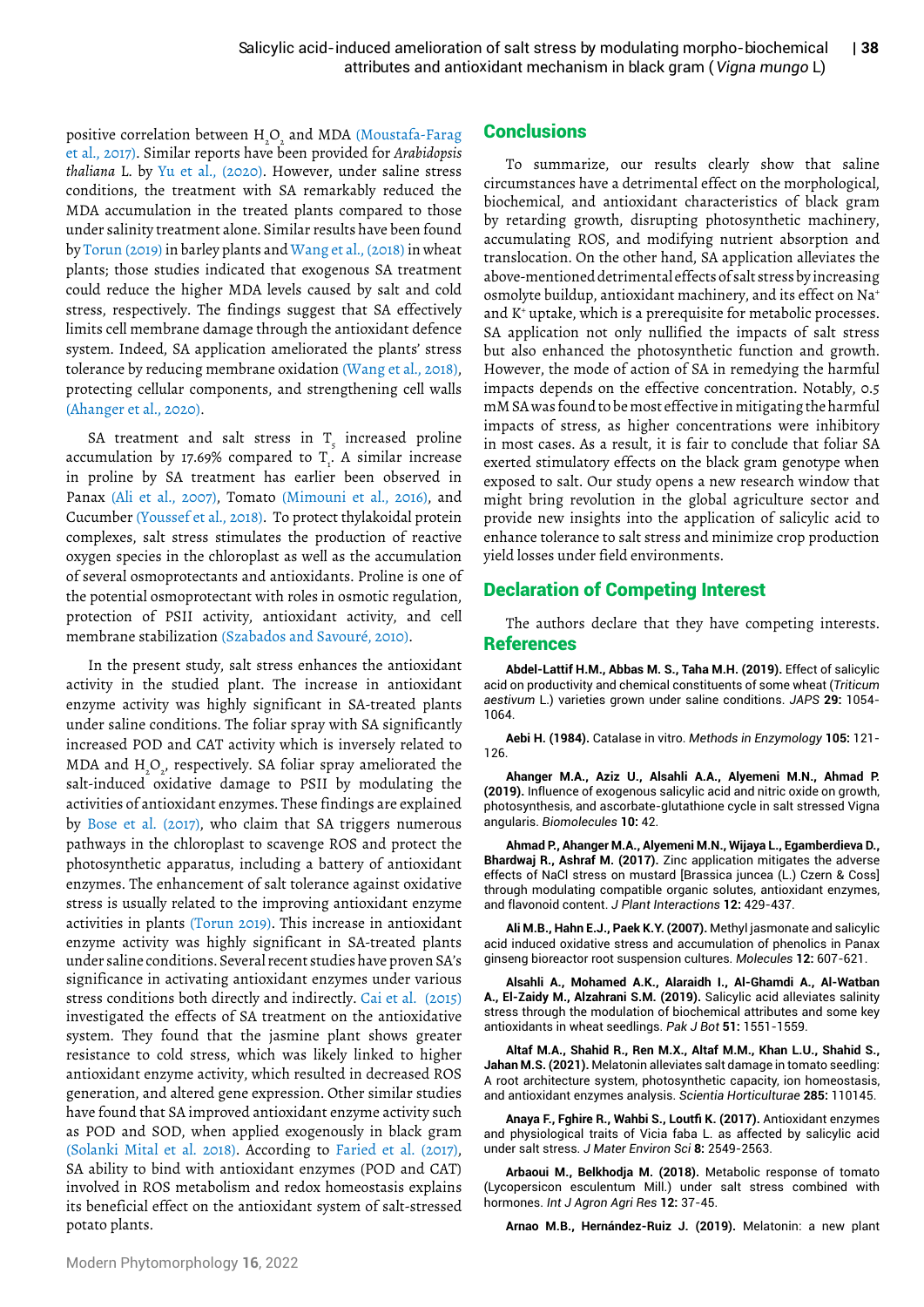[hormone and/or a plant master regulator?](https://www.sciencedirect.com/science/article/abs/pii/S1360138518302437). *Trends in Plant Science* **24:** 38-48.

**Arnon D.I. (1949).** [Copper enzymes in isolated chloroplasts.](https://www.ncbi.nlm.nih.gov/pmc/articles/PMC437905/)  [Polyphenoloxidase in Beta vulgaris](https://www.ncbi.nlm.nih.gov/pmc/articles/PMC437905/). *Plant Physiology* **24:** 1.

**Arulbalachandran D., Ganesh K.S., Subramani A. (2009).** [Changes](http://citeseerx.ist.psu.edu/viewdoc/download?doi=10.1.1.600.6767&rep=rep1&type=pdf)  [in metabolites and antioxidant enzyme activity of three Vigna species](http://citeseerx.ist.psu.edu/viewdoc/download?doi=10.1.1.600.6767&rep=rep1&type=pdf)  [induced by NaCl stress.](http://citeseerx.ist.psu.edu/viewdoc/download?doi=10.1.1.600.6767&rep=rep1&type=pdf) *American-Eurasian J Agron* **2:** 109-116.

**Athar H.R., Ashraf M. (2009).** [Strategies for crop improvement](https://link.springer.com/chapter/10.1007/978-1-4020-9065-3_1)  [against salinity and drought stress: An overview](https://link.springer.com/chapter/10.1007/978-1-4020-9065-3_1). *Salinity Water Stress* 1-16.

**Bastam N., Baninasab B., Ghobadi C. (2013).** [Improving salt](https://link.springer.com/article/10.1007/s10725-012-9770-7)  [tolerance by exogenous application of salicylic acid in seedlings of](https://link.springer.com/article/10.1007/s10725-012-9770-7)  [pistachio.](https://link.springer.com/article/10.1007/s10725-012-9770-7) *Plant Growth Regulation* **69:** 275-284.

**Bates L.S., Waldren R.P., Teare I.D. (1973).** Rapid determination of free proline for water-stress studies. *Plant Soil* **39:** 205-207.

**Beauchamp C.O., Fndovich I. (1971).** [Superoxide dismutase:](https://doi.org/10.1016/0003-2697(71)90370-8)  [improved assays and an assayapplicableto acrylamidegels](https://doi.org/10.1016/0003-2697(71)90370-8). *Anal Biochem* **44:** 276-287.

**Bose J., Munns R., Shabala S., Gilliham M., Pogson B., Tyerman S.D. (2017).** [Chloroplast function and ion regulation in plants growing](https://academic.oup.com/jxb/article/68/12/3129/3784563?login=true)  [on saline soils: lessons from halophytes](https://academic.oup.com/jxb/article/68/12/3129/3784563?login=true). *J Experimental Bot* **68:** 3129- 3143.

**Bukhat S., Manzoor H., Athar H.U.R., Zafar Z.U., Azeem F., Rasul S. (2020).** [Salicylic acid induced photosynthetic adaptability of Raphanus](https://link.springer.com/article/10.1007/s00344-019-10024-z)  [sativus to salt stress is associated with antioxidant capacity](https://link.springer.com/article/10.1007/s00344-019-10024-z). *J Plant Growth Regulation* **39:** 809-822.

**Cai H., He M., Ma K., Huang Y., Wang Y. (2015).** [Salicylic acid](https://journals.tubitak.gov.tr/cgi/viewcontent.cgi?article=1509&context=biology)  [alleviates cold-induced photosynthesis inhibition and oxidative stress](https://journals.tubitak.gov.tr/cgi/viewcontent.cgi?article=1509&context=biology)  [in Jasminum sambac](https://journals.tubitak.gov.tr/cgi/viewcontent.cgi?article=1509&context=biology). *Turk J Biol* **39:** 241-247.

**da Silva Ribeiro J.E., Vieira de Sousa L., Iarley da Silva T., Silva Nóbrega J., Andrade Figueiredo F.R., Alcântara Bruno R.D.L., Bandeira de Albuquerque M. (2020).** *Citrullus lanatus* [morphophysiological](https://scholar.google.com/scholar?hl=en&as_sdt=0%2C5&q=da+Silva+Ribeiro+J.E.%2C+Vieira+de+Sousa+L.%2C+Iarley+da+Silva+T.%2C+Silva+N%C3%B3brega+J.%2C+Andrade+Figueiredo+F.R.%2C+Alc%C3%A2ntara+Bruno+R.D.L.%2C+Bandeira+de+Albuquerque+M.+%282020%29.+Citrullus+lanatus+morphophysiological+responses+to+the+combination+of+salicylic+acid+and+salinity+stress.+Brazilian+J+Agricultural+Sci+&btnG=)  [responses to the combination of salicylic acid and salinity stress](https://scholar.google.com/scholar?hl=en&as_sdt=0%2C5&q=da+Silva+Ribeiro+J.E.%2C+Vieira+de+Sousa+L.%2C+Iarley+da+Silva+T.%2C+Silva+N%C3%B3brega+J.%2C+Andrade+Figueiredo+F.R.%2C+Alc%C3%A2ntara+Bruno+R.D.L.%2C+Bandeira+de+Albuquerque+M.+%282020%29.+Citrullus+lanatus+morphophysiological+responses+to+the+combination+of+salicylic+acid+and+salinity+stress.+Brazilian+J+Agricultural+Sci+&btnG=). *Brazilian J Agricultural Sci* **15**.

**Deinlein U., Stephan A.B., Horie T., Luo W., Xu G., Schroeder J.I. (2014).** [Plant salt-tolerance mechanisms](https://www.sciencedirect.com/science/article/abs/pii/S1360138514000302). *Trends Plant Sci* **19:** 371-379.

**Eraslan F., Inal A., Gunes A., Alpaslan M. (2007).** [Impact of exogenous](https://www.sciencedirect.com/science/article/abs/pii/S0304423807001215)  [salicylic acid on the growth, antioxidant activity and physiology of](https://www.sciencedirect.com/science/article/abs/pii/S0304423807001215)  [carrot plants subjected to combined salinity and boron toxicity.](https://www.sciencedirect.com/science/article/abs/pii/S0304423807001215) *Scientia horticulturae* **113:** 120-128.

**Es-sbihi F.Z., Hazzoumi Z., Aasfar A., Amrani Joutei K. (2021).**  [Improving salinity tolerance in](https://link.springer.com/article/10.1186/s40538-021-00221-y) *Salvia officinalis* L. by foliar application [of salicylic acid](https://link.springer.com/article/10.1186/s40538-021-00221-y). *Chem Biolog Technol Agricul* **8:** 1-12.

**Faraz A., Faizan M., Sami F., Siddiqui H., Hayat S. (2020).**  [Supplementation of salicylic acid and citric acid for alleviation of](https://link.springer.com/article/10.1007/s00344-019-10007-0)  [cadmium toxicity to Brassica juncea.](https://link.springer.com/article/10.1007/s00344-019-10007-0) *J Plant Growth Regulation* **39:** 641-655.

**Fariduddin Q., Khan T.A., Yusuf M., Aafaqee S.T., Khalil R.R.A.E. (2018).** [Ameliorative role of salicylic acid and spermidine in the](https://link.springer.com/article/10.1007/s11099-017-0727-y)  [presence of excess salt in Lycopersicon esculentum](https://link.springer.com/article/10.1007/s11099-017-0727-y). *Photosynthetica* **56:** 750-762.

**Berlinet C., Brat P., Brillouet J.M., Ducruet V. (2006).** [Ascorbic](https://onlinelibrary.wiley.com/doi/abs/10.1002/jsfa.2597)  [acid, aroma compounds and browning of orange juices related to PET](https://onlinelibrary.wiley.com/doi/abs/10.1002/jsfa.2597)  [packaging materials and pH](https://onlinelibrary.wiley.com/doi/abs/10.1002/jsfa.2597). *J Sci Food Agricul* **86:** 2206-2212.

**Fghire R., Anaya F., Ali O.I., Benlhabib O., Ragab R., Wahbi S. (2015).** [Physiological and photosynthetic response of quinoa to drought stress](https://scielo.conicyt.cl/scielo.php?pid=S0718-58392015000200006&script=sci_arttext). *Chil J Agric Res* **75:** 174-183.

**Ghassemi G.K., Farhangi A.S., Bandehagh A. (2018)**. [Salicylic](http://ojs.aas.bf.uni-lj.si/index.php/AAS/article/view/783)  [acid and jasmonic acid alter physiological performance, assimilate](http://ojs.aas.bf.uni-lj.si/index.php/AAS/article/view/783)  [mobilization and seed filling of soybean under salt stress](http://ojs.aas.bf.uni-lj.si/index.php/AAS/article/view/783). *Acta Agric Slov* **111:** 597-607.

**Hasanuzzaman M., Bhuyan M.H.M., Zulfiqar F., Raza A., Mohsin S.M., Mahmud J.A., Fotopoulos V. (2020).** [Reactive oxygen species and](https://www.mdpi.com/2076-3921/9/8/681)  [antioxidant defense in plants under abiotic stress: Revisiting the crucial](https://www.mdpi.com/2076-3921/9/8/681)  [role of a universal defense regulator.](https://www.mdpi.com/2076-3921/9/8/681) *Antioxidants* **9:** 681.

**Hayat Q., Hayat S., Irfan M., Ahmad A. (2010).** [Effect of exogenous](https://www.sciencedirect.com/science/article/abs/pii/S0098847209001579)  [salicylic acid under changing environment: a review.](https://www.sciencedirect.com/science/article/abs/pii/S0098847209001579) *Environ Exp Bot* **68:** 14-25.

**Chen H., Bullock Jr D.A., Alonso J.M., Stepanova A.N. (2021).** [To](https://www.mdpi.com/2223-7747/11/1/33)  fig[ht or to grow: the balancing role of ethylene in plant abiotic stress](https://www.mdpi.com/2223-7747/11/1/33)  [responses.](https://www.mdpi.com/2223-7747/11/1/33) *Plants* **11:** 33.

**Dubois M., Van den Broeck L., Inzé D. (2018).** [The pivotal role of](https://www.sciencedirect.com/science/article/pii/S1360138518300153)  [ethylene in plant growth.](https://www.sciencedirect.com/science/article/pii/S1360138518300153) *Trends in Plant Sci* **23:** 311-323.

**Husain T., Fatima A., Suhel M., Singh S., Sharma A., Prasad S.M., Singh V.P. (2020).** [A brief appraisal of ethylene signaling under abiotic](https://www.tandfonline.com/doi/full/10.1080/15592324.2020.1782051)  [stress in plants.](https://www.tandfonline.com/doi/full/10.1080/15592324.2020.1782051) *Plant Signal Behav* **15:** 1782051.

**Heath R.L., Packer, L. (1968).** [Photo peroxidation in isolated](https://www.sciencedirect.com/science/article/abs/pii/0003986168906541)  [chloroplasts: I. Kinetics and stoichiometry of fatty acid peroxidation.](https://www.sciencedirect.com/science/article/abs/pii/0003986168906541)*Arch Biochem Biophys* **125:** 189-198.

**Hoang H.L., de Guzman C.C., Cadiz N.M., Hoang T.T.H., Tran D.H., Rehman H. (2020).** [Salicylic acid and calcium signaling induce](https://link.springer.com/article/10.1007/s42729-020-00248-4)  [physiological and phytochemical changes to improve salinity tolerance](https://link.springer.com/article/10.1007/s42729-020-00248-4)  in red amaranth (*[Amaranthus tricolor](https://link.springer.com/article/10.1007/s42729-020-00248-4)* L.). *J Soil Sci Plant Nutr* **20:** 1759- 1769.

**Khan M.I.R., Fatma M., Per T.S., Anjum N.A., Khan N.A. (2015).** [Salicylic acid induced abiotic stress tolerance and underlying](https://www.frontiersin.org/articles/10.3389/fpls.2015.00462/full)  [mechanisms in plants.](https://www.frontiersin.org/articles/10.3389/fpls.2015.00462/full) *Front Plant Sci* **6:** 462.

**Iqbal M., Saliha I., Nadeem M., Tatheer F., Itrat A.B. (2018).** [Salinity](https://www.researchgate.net/profile/Muzafar-Iqbal/publication/338047130_Iqbal_et_al_Salinity_effects_on_Wheat_Triticum_aestivum_L_characteristics_A_Review_Article/links/5dfb8745299bf10bc3678614/Iqbal-et-al-Salinity-effects-on-Wheat-Triticum-aestivum-L-characteristics-A-Review-Article.pdf)  [effects on wheat \(Triticum aestivum L.\) characteristics.](https://www.researchgate.net/profile/Muzafar-Iqbal/publication/338047130_Iqbal_et_al_Salinity_effects_on_Wheat_Triticum_aestivum_L_characteristics_A_Review_Article/links/5dfb8745299bf10bc3678614/Iqbal-et-al-Salinity-effects-on-Wheat-Triticum-aestivum-L-characteristics-A-Review-Article.pdf) *Int J Biosci* **12:** 131-146.

**Isayenkov S.V., Maathuis F.J. (2019).** [Plant salinity stress: many](https://www.frontiersin.org/articles/10.3389/fpls.2019.00080/full)  [unanswered questions remain.](https://www.frontiersin.org/articles/10.3389/fpls.2019.00080/full) *Front Plant Sci* **10:** 80.

**Khan M.I.R., Iqbal N., Masood A., Khan N.A. (2012).** [Variation](https://www.sciencedirect.com/science/article/abs/pii/S1002016012600605)  [in salt tolerance of wheat cultivars: role of glycinebetaine and](https://www.sciencedirect.com/science/article/abs/pii/S1002016012600605)  [ethylene.](https://www.sciencedirect.com/science/article/abs/pii/S1002016012600605) *Pedosphere* **22**: 746-754.

**Lowry O.H., Rosebrough N.J., Farr A.L., Randall R.J. (1951).** [Protein](https://www.sciencedirect.com/science/article/pii/S0021925819524516)  [measurement with the Folin phenol reagent.](https://www.sciencedirect.com/science/article/pii/S0021925819524516)  *J Biol Chem* **193**: 265-275.

**Meloni D.A., Gulotta M.R., Martínez C.A., Oliva M.A. (2004).** [The](https://www.scielo.br/j/bjpp/a/Xqjx3WBDbTTD7DMJ97BRzLD/?format=pdf&lang=en)  [effects of salt stress on growth, nitrate reduction and proline and](https://www.scielo.br/j/bjpp/a/Xqjx3WBDbTTD7DMJ97BRzLD/?format=pdf&lang=en)  [glycinebetaine accumulation in Prosopis alba](https://www.scielo.br/j/bjpp/a/Xqjx3WBDbTTD7DMJ97BRzLD/?format=pdf&lang=en). *Braz J Plant Physiol* **16**: 39-46.

**Mimouni H., Wasti S., Manaa A., Gharbi E., Chalh A., Vandoorne B., Lutts S., Ahmed H.B. (2016).** [Does salicylic acid \(SA\) improve tolerance](https://www.liebertpub.com/doi/abs/10.1089/omi.2015.0161)  [to salt stress in plants? A study of SA effects on tomato plant growth,](https://www.liebertpub.com/doi/abs/10.1089/omi.2015.0161)  [water dynamics, photosynthesis, and biochemical parameters.](https://www.liebertpub.com/doi/abs/10.1089/omi.2015.0161) *OMICS* **20**: 180-190.

**Nazar R., Umar S., Khan N.A. (2015)**. [Exogenous salicylic acid](https://www.tandfonline.com/doi/full/10.1080/15592324.2014.1003751)  [improves photosynthesis and growth through increase in ascorbate](https://www.tandfonline.com/doi/full/10.1080/15592324.2014.1003751)[glutathione metabolism and S assimilation in mustard under salt](https://www.tandfonline.com/doi/full/10.1080/15592324.2014.1003751)  [stress.](https://www.tandfonline.com/doi/full/10.1080/15592324.2014.1003751) *Plant Signal Behav* **10**: e1003751.

**Neocleous D., Vasilakakis M. (2007).** [Effects of NaCl stress on red](https://www.sciencedirect.com/science/article/abs/pii/S0304423806005139)  [raspberry \(Rubus idaeus L.'Autumn Bliss'\).](https://www.sciencedirect.com/science/article/abs/pii/S0304423806005139)  *Sci Hortic* **112**: 282-289.

**Rajeshwari V., Bhuvaneshwari V. (2017).** [Salicylic acid induced salt](https://www.abrinternationaljournal.org/articles/an-update-on-role-of-salicylic-acidsa-in-abiotic-stress-tolerance-in-crop-plants-a-review-88797.html)  [stress tolerance in plants](https://www.abrinternationaljournal.org/articles/an-update-on-role-of-salicylic-acidsa-in-abiotic-stress-tolerance-in-crop-plants-a-review-88797.html). *Internat J Plant Biol Res* **5**: 1067-1073.

**Roussos P.A., Gasparatos D., Kyriakou C., Tsichli K., Tsantili E., Haidouti C. (2013).** [Growth, nutrient status, and biochemical changes of](https://www.tandfonline.com/doi/abs/10.1080/00103624.2013.749438)  [sour orange plants subjected to sodium chloride stress.](https://www.tandfonline.com/doi/abs/10.1080/00103624.2013.749438) *Commun Soil Sci Plant Anal* **44**: 805-816.

**Raza A. (2022).** [Plant biotechnological tools: Solutions for raising](https://www.phytomorphology.com/articles/plant-biotechnological-tools-solutions-for-raising-climateresilient-crop-plants.pdf)  [climate resilient crop plants](https://www.phytomorphology.com/articles/plant-biotechnological-tools-solutions-for-raising-climateresilient-crop-plants.pdf). *Modern Phytomorphol* **15:** 132-133.

**Salingpa T.W., Lal E.P., Shukla P.K. (2018).** [Effect of foliar application](https://www.phytojournal.com/archives/2018/vol7issue6/PartAG/7-3-573-347.pdf)  [of salicylic acid on growth, yield, physiological and biochemical](https://www.phytojournal.com/archives/2018/vol7issue6/PartAG/7-3-573-347.pdf)  [characteristics of mung bean \(Vigna radiata L.\) under salt stress.](https://www.phytojournal.com/archives/2018/vol7issue6/PartAG/7-3-573-347.pdf) *J Pharmacogn Phytochem* **7**: 1857-1860.

**Saddiq M.S., Afzal I., Iqbal S., Hafeez M.B., Raza A. (2021).** [Low leaf](https://www.scielo.br/j/pat/a/3TJKNrjkmBVKx7CSj5GyXjq/?lang=en)  [sodium content improves the grain yield and physiological performance](https://www.scielo.br/j/pat/a/3TJKNrjkmBVKx7CSj5GyXjq/?lang=en)  [of wheat genotypes in saline-sodic soil.](https://www.scielo.br/j/pat/a/3TJKNrjkmBVKx7CSj5GyXjq/?lang=en) *Pesqui Agropecu Bras* **51**.